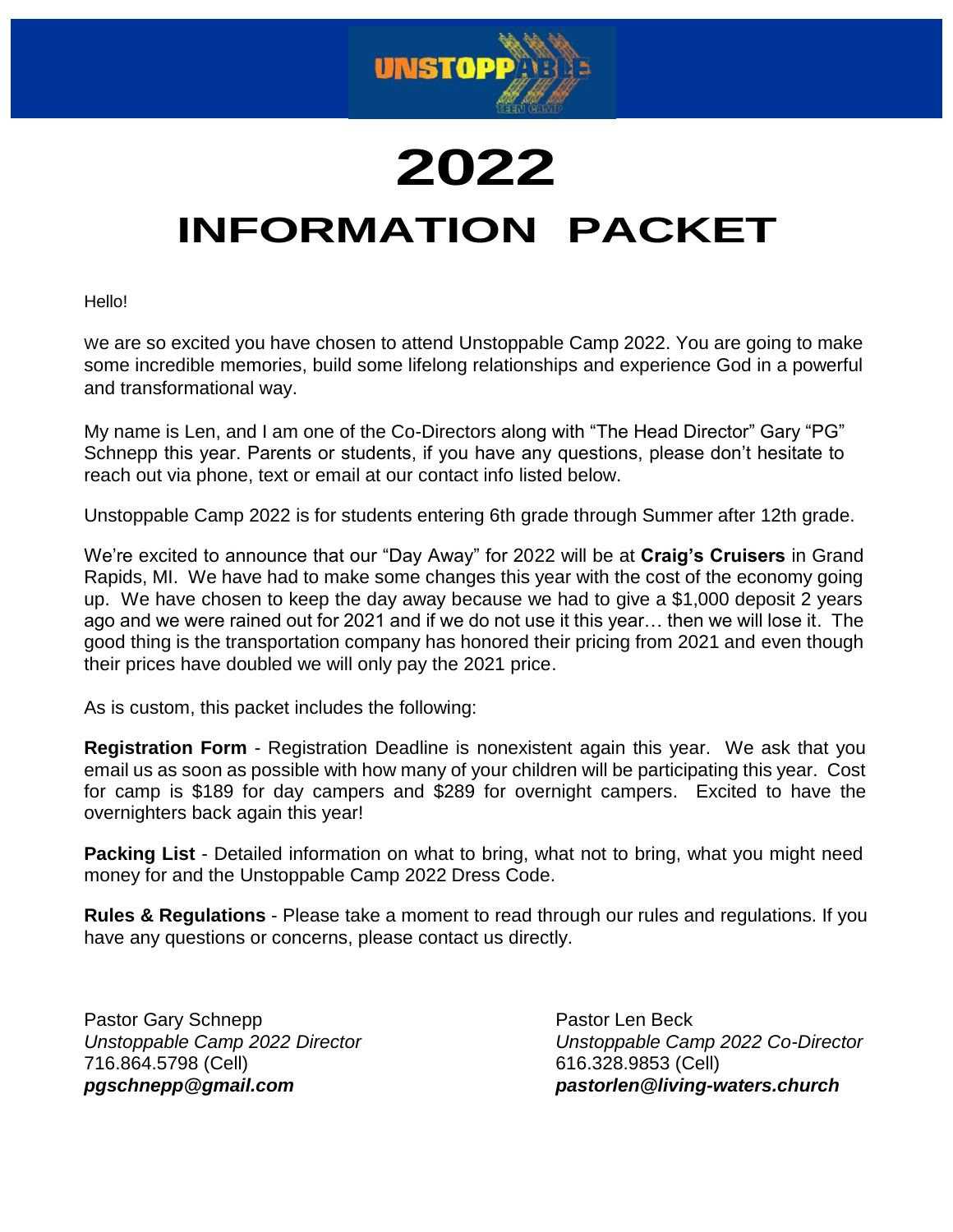

Office Use Only: Pre-Reg \$ # Final Due \$

|                                                                                                                                                                                                                                |                                                                                                                                                                                                                                |  | <b>REGISTRATION FORM</b> |                                                                                                                                                                                                                                      |  |                                                                                |  |
|--------------------------------------------------------------------------------------------------------------------------------------------------------------------------------------------------------------------------------|--------------------------------------------------------------------------------------------------------------------------------------------------------------------------------------------------------------------------------|--|--------------------------|--------------------------------------------------------------------------------------------------------------------------------------------------------------------------------------------------------------------------------------|--|--------------------------------------------------------------------------------|--|
|                                                                                                                                                                                                                                |                                                                                                                                                                                                                                |  |                          |                                                                                                                                                                                                                                      |  |                                                                                |  |
|                                                                                                                                                                                                                                |                                                                                                                                                                                                                                |  |                          | gender: male female t-shirt size____ Grade [going into]: 6789101112 College                                                                                                                                                          |  |                                                                                |  |
|                                                                                                                                                                                                                                |                                                                                                                                                                                                                                |  |                          |                                                                                                                                                                                                                                      |  |                                                                                |  |
|                                                                                                                                                                                                                                |                                                                                                                                                                                                                                |  |                          |                                                                                                                                                                                                                                      |  |                                                                                |  |
|                                                                                                                                                                                                                                |                                                                                                                                                                                                                                |  |                          |                                                                                                                                                                                                                                      |  |                                                                                |  |
|                                                                                                                                                                                                                                |                                                                                                                                                                                                                                |  |                          |                                                                                                                                                                                                                                      |  | campsite #__________                                                           |  |
|                                                                                                                                                                                                                                |                                                                                                                                                                                                                                |  |                          | Please fill everything out to the best of your knowledge.                                                                                                                                                                            |  |                                                                                |  |
|                                                                                                                                                                                                                                |                                                                                                                                                                                                                                |  |                          |                                                                                                                                                                                                                                      |  | insurance co. <u>Communications of the policy</u> $\#\underline{\hspace{2cm}}$ |  |
|                                                                                                                                                                                                                                | group # strategies and the strategies of the strategies of the strategies of the strategies of the strategies of the strategies of the strategies of the strategies of the strategies of the strategies of the strategies of t |  |                          |                                                                                                                                                                                                                                      |  |                                                                                |  |
| physician experience and the state of the state of the state of the state of the state of the state of the state of the state of the state of the state of the state of the state of the state of the state of the state of th |                                                                                                                                                                                                                                |  |                          |                                                                                                                                                                                                                                      |  |                                                                                |  |
|                                                                                                                                                                                                                                |                                                                                                                                                                                                                                |  |                          | All meds MUST be given to Camp Nurse at time of Registration, NO EXCEPTIONS!<br>please list any medications taken on a regular basis and what they're treating:                                                                      |  |                                                                                |  |
|                                                                                                                                                                                                                                |                                                                                                                                                                                                                                |  |                          | <u>of the state of the state of the state of the state of the state of the state of the state of the state of the state of the state of the state of the state of the state of the state of the state of the state of the state </u> |  |                                                                                |  |
|                                                                                                                                                                                                                                |                                                                                                                                                                                                                                |  |                          |                                                                                                                                                                                                                                      |  |                                                                                |  |
|                                                                                                                                                                                                                                |                                                                                                                                                                                                                                |  |                          |                                                                                                                                                                                                                                      |  |                                                                                |  |
|                                                                                                                                                                                                                                |                                                                                                                                                                                                                                |  |                          | $\overline{\phantom{a}}$ for $\overline{\phantom{a}}$                                                                                                                                                                                |  |                                                                                |  |

#### **I also agree to forgo any money paid for a given event as refunds are only given in case of emergency cancellations (i.e. death in family, illness).**

health insurance information provided above is accurate at this date and will, to the best of my knowledge, still be in force for the student named above at the time of the event specified above. I also agree to bring my child home at my expense should he or she become ill or if a

I ACKNOWLEDGE THAT I HAVE READ AND THAT I UNDERSTAND EACH AND EVERY ONE OF THE ABOVE NAMED PROVISIONS IN THIS WAIVER, CONSENT, RELASE OF LIABILITY AND INDEMNIFICATION AGREEMENT AND AGREE TO ABIDE BY THEM.

*Parent/guardian signature* Date

Unstoppable staff member deems it necessary.

**\*\* PLEASE MAKE ALL CHECKS OUT TO WINDING CREEK CAMP \*\***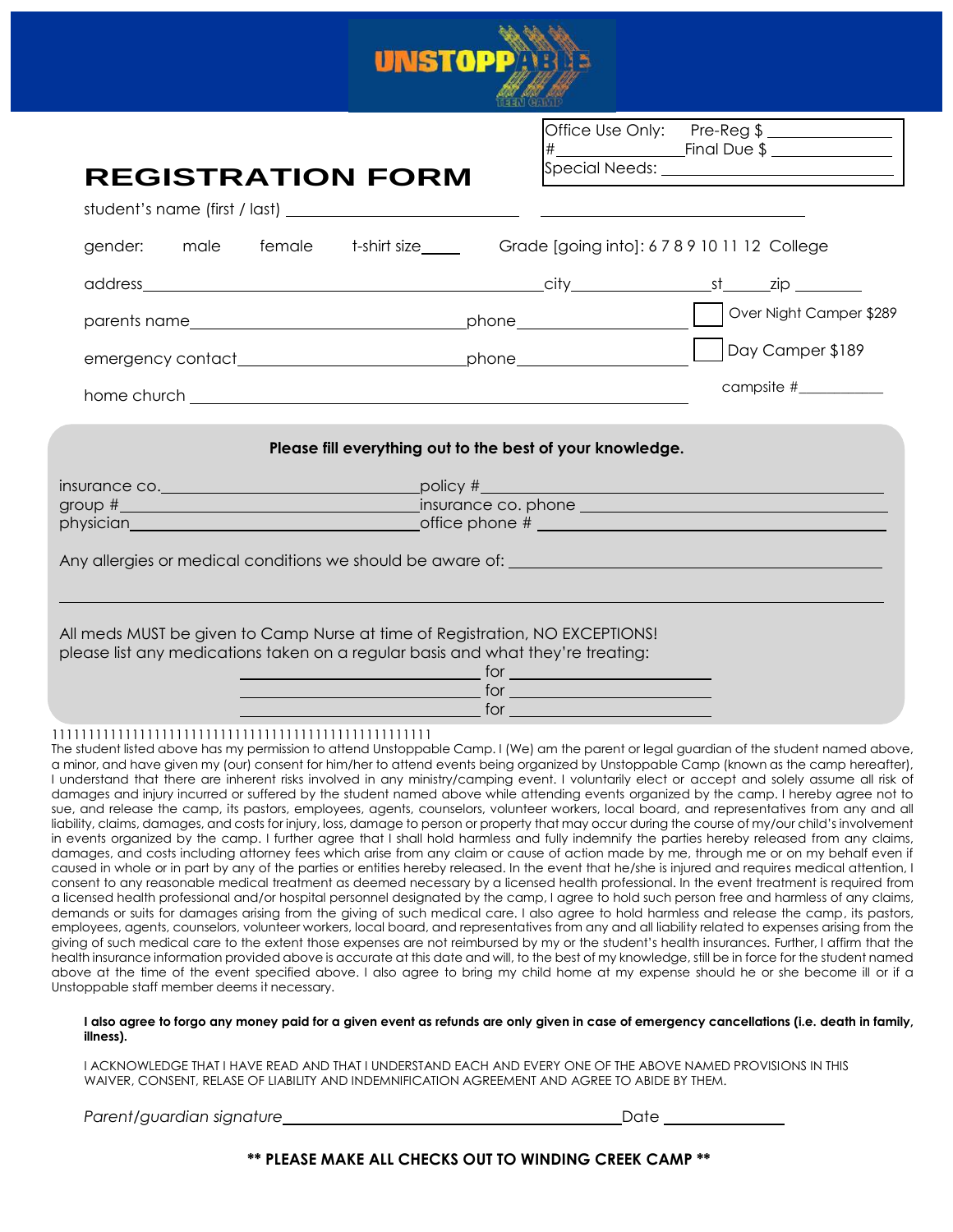

## **PACKING LIST**

### WHAT TO BRING

- Shoes (sandals and closed toed shoes for team comps and open recreation).
- Sleeping bag/blankets and pillow (for overnight campers).
- Personal hygiene items and towel.
- Sunscreen and/or sunglasses.
- Bug spray.
- Bible, notebook and pen.
- "Team Comps Flare" (wigs, costumes, capes, masks, face paint, etc.)
- Water bottle.
- Clothes you won't mind getting messy.
- Swimsuit and towel (no two-pieces or speedos).
- Flashlight.

#### WHAT NOT TO BRING

- Weapons or Fireworks
- Pornography
- Alcohol, tobacco or illegal drugs
- Anything you wouldn't want lost, damaged or stolen. Personal electronic devices are used at your own risk.

Unstoppable Camp 2022 is not responsible for lost, damaged or stolen items.

#### BRING MONEY FOR

- Snacks and beverages at the Snack Shop.
- Offering

#### DRESS CODE

- No spaghetti strap or low cut shirts.
- Shorts/skirts must be fingertip length when arms are at your side.
- Shirts/Covers must be worn to and from pool area.
- Clothing may not have inappropriate language or graphics.
- When in doubt, dress modestly.